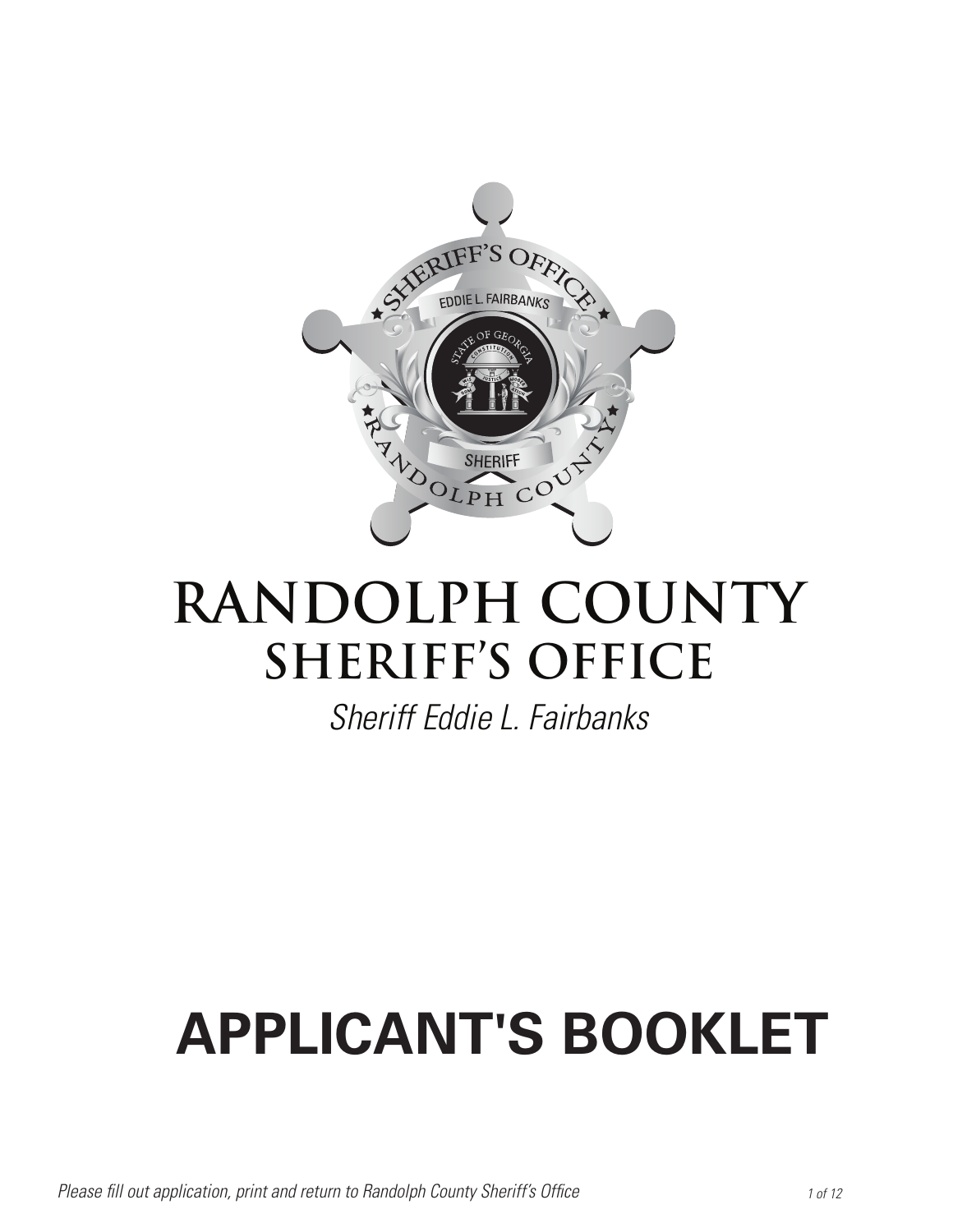





#### **SHERIFF EDDIE L. FAIRBANKS**

Jessie Castlebery Chief Deputy

Captain Anthony Wright Chief of Division Operations Major GaBriell Fairbanks Jail Administrator

Randolph County does not discriminate on the basis of race, age, creed, color, religion, national origin or ancestry, sex, gender, disability, veteran status, genetic information, sexual orientation, gender identity or expression, or pregnancy. The Randolph County Sheriff's Office is an equal opportunity/equal access/affirmative action employer fully committed to achieving a diverse workforce and complies with all Federal and Georgia State laws, regulations, and executive orders regarding non-discrimination and affirmative action.

Thank you for your interest in the Randolph County Sheriff's Office. The Office of the Sheriff is a Constitutional office in Georgia. The Sheriff is charged with service of all documents originating in the Superior Court of the County, maintaining a safe and secure jail, and protection of life and property in the county.

The personnel selected to fill positions within the Sheriff's Office must be ethical, of moral character, and respectful. The process which you will undertake in the application period, will be conducted with fairness, impartially, and with the highest regard to the Office of the Sheriff.

Our mission is:

*To serve with objectiveness, fortitude and accountability for all the citizens of Randolph County*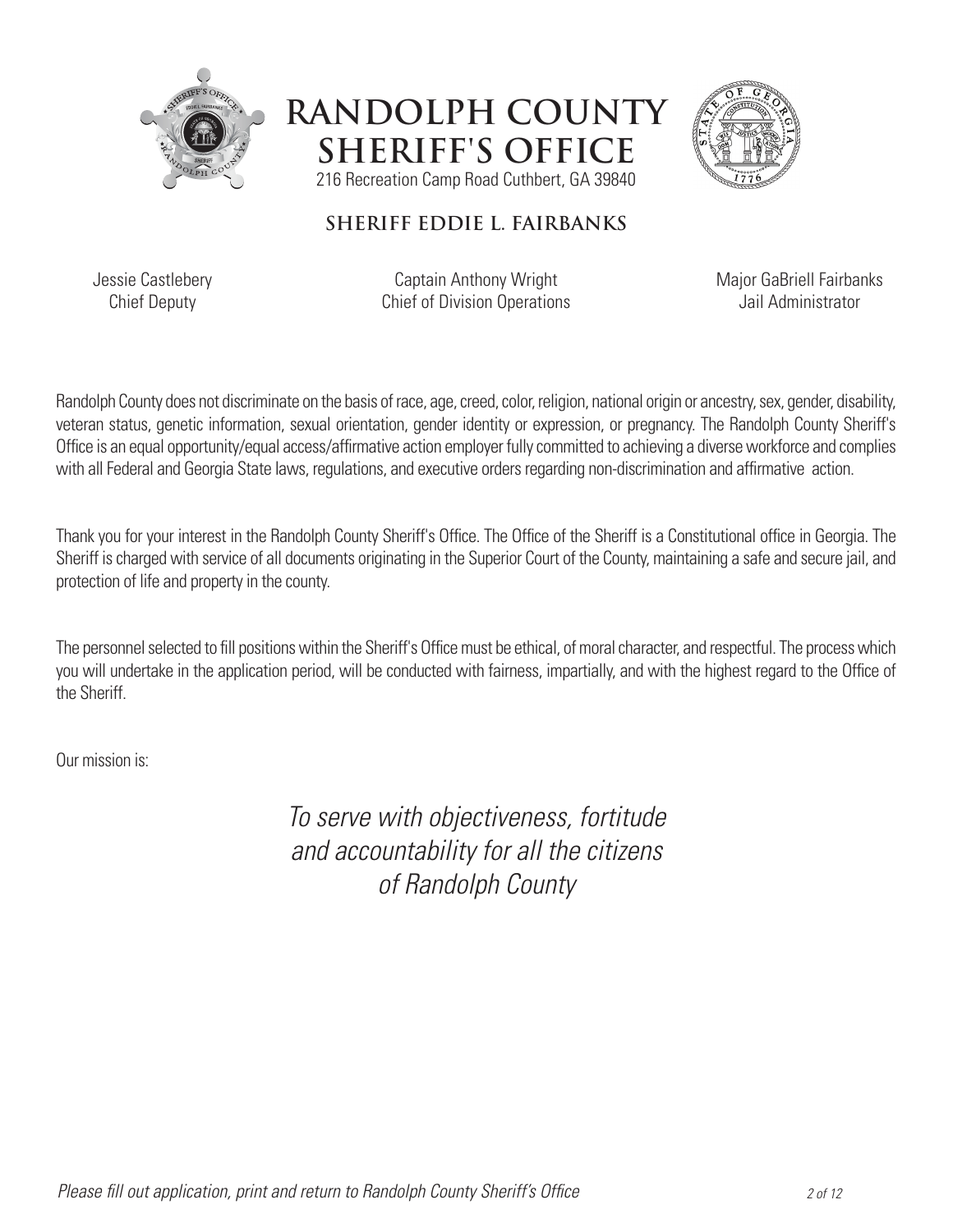It is the responsibility of the Randolph County Sheriff's Office to conduct a thorough background investigation on each applicant. This investigation includes, but is not limited to:

- Check of the applicant's work history
- Driver's History
- Criminal History
- References
- Interview
- Physical examination/drug Screen

#### **Other requirements of employment:**

- Completion of POST training within 6 months of your appointment if not currently certified
- Availability to work any shift, any day, and to be on call for emergent situations that may require short notice of reporting to work.

#### **DISQUALIFIERS FOR APPLICANTS:**

IMPORTANT PLEASE READ CAREFULLY: Any attempt to conceal or misrepresent information during the hiring process will result in immediate disqualification of the applicant. In an effort to maintain an equitable standard for hiring applicants for positions, certain standards and guidelines have been established. The following represent a minimum of these standards.

Applicants for positions will not be considered without meeting the minimum criteria outlined below.

- No felony convictions {s} in lifetime.
- No more than two criminal misdemeanor convictions, and no conviction for misdemeanor of an aggravated nature, public order, decency or moral turpitude.
- No convictions for DUI/DWI within the past three years. No more than one conviction of DUI/DWI in a lifetime.
- No more than two convictions for speeding in the past 36 months.
- No drivers license suspension(s) revocation(s) in the past 36 months.
- No restrictions that would prevent applicant from legally or safely operating a vehicle in the past 3 years.
- No convictions for Racing or Reckless Driving in the past 3 years
- No convictions for Leaving the Scene of an Accident, Homicide by Vehicle, Attempting to Elude or Habitual Violator.
- Must have had a valid drivers license for at least 3 years.
- If discharged from a military organization is other than Honorable or medical an explanation should be attached.
- No Convictions for offenses involving the Family Violence Act as defined in O.C.G.A. 19- 13-.1, to include no active Temporary Protective Orders, (TPO) or Protective Orders.

Information pertaining to disqualifiers surrounding drug use and past drug experimentation is outlined below:

- No Marijuana/Hashish use in the last 3 years and no excessive Marijuana/hashish use beyond the age of 21.
- No use of any drug defined in O.C.G.A. 16-13-25. Schedule I, to include but not limited to Cocaine, heroin or LSD in the last 5 years.
- Cocaine, Heroin, LSD or any Schedule I drug as described in O.C.G.A. 16-13-25 that exceeds one use within five years, two uses within ten years, three uses within fifteen years or any combination of use that exceeds three uses in a lifetime.
- No non-prescribed Steroid usage within the past five years.

If you have any concerns pertaining to other background issues, including past drug use/experimentation, you should discuss it in your initial interview with the Administrator conducting the interview.

#### *The Randolph County Sheriff's Office reserves the right to disqualify any candidate based on the preponderance of evidence.*

I HAVE READ AND UNDERSTAND THE ABOVE MENTIONED DISQUALIFERS:

Applicant Signature **Example 2** and the set of the set of the set of the set of the set of the set of the set of the set of the set of the set of the set of the set of the set of the set of the set of the set of the set of

*Please fill out application, print and return to Randolph County Sheriff's Office 3 of 12*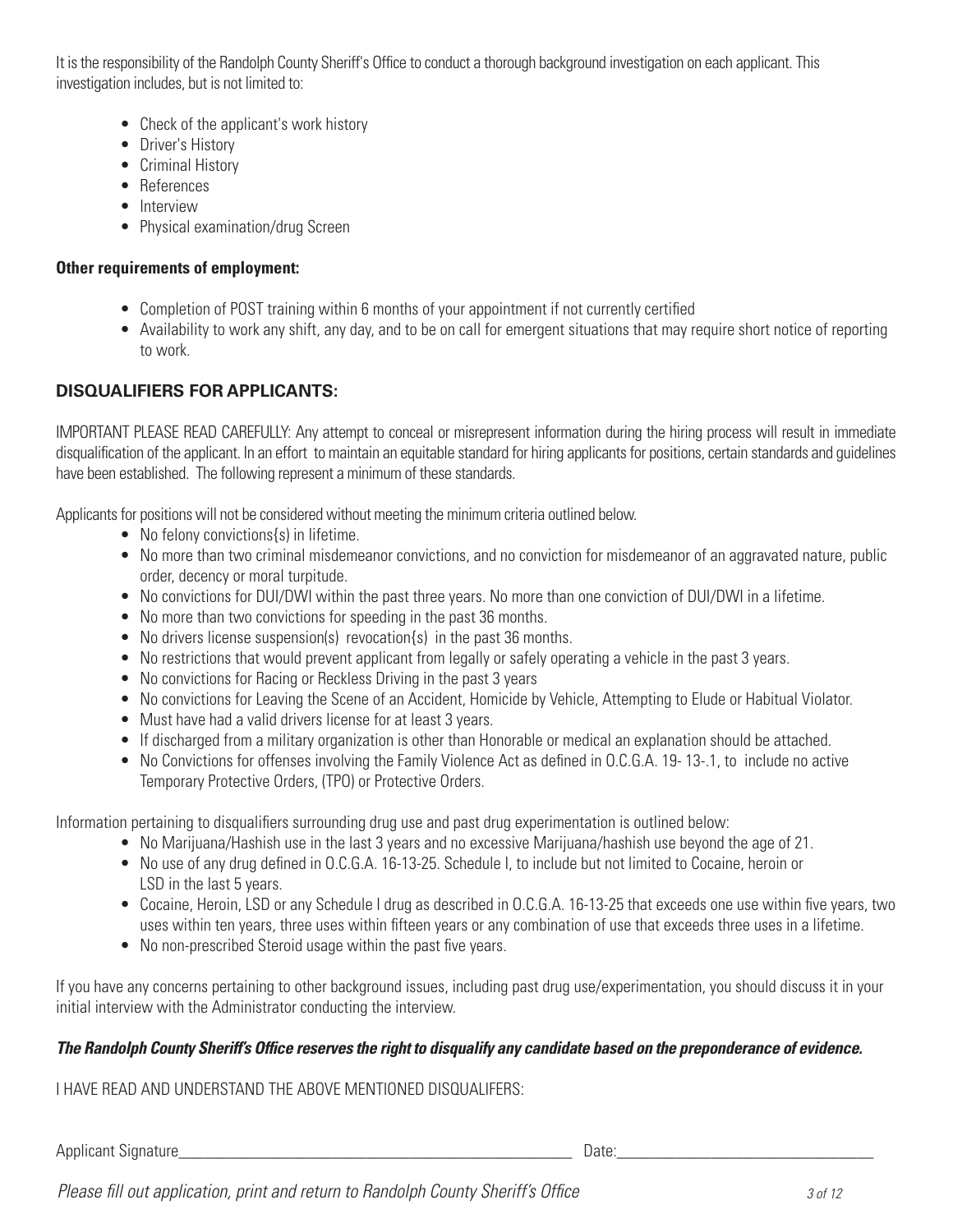





**SHERIFF EDDIE L. FAIRBANKS** 

#### **APPLICATION FOR APPOINTMENT**

APPLICANT FULL NAME

| First Name:     | Middle Name:          | Last Name: |
|-----------------|-----------------------|------------|
|                 |                       |            |
| DATE SUBMITTED: | POSITION APPLIED FOR: |            |

You are hereby informed all statements and information submitted may be investigated and are subject to verification. You are also advised that each applicant will be fingerprinted to determine any criminal record and for further identification purposes. Employment drug screening will be required as part of the employment process.

#### **IMPORTANT: THIS APPLICATION FORM MUST BE COMPLETED BY THE APPLICANT IN BLACK INK AND SWORN TO BEFORE A NOTARY PUBLIC.**

Upon completing this application the following documents must be attached:

|  |  |  |  |  |  |  |  | $\Box$ 1. (1) copy of your High School Diploma or State Equivalency Certificate. |  |
|--|--|--|--|--|--|--|--|----------------------------------------------------------------------------------|--|
|--|--|--|--|--|--|--|--|----------------------------------------------------------------------------------|--|

- $\Box$  2. (1) copy of your driver's license.
- ☐ 3. One (1) certified copy of your College Transcript, from an accredited College or University, reflecting the level of education you have completed.
- 
- ☐ 4. A copy of your College Diploma; if applicable.
- ☐ 5. A copy of your Military Discharge DD-214; if applicable.
- $\Box$  6. Any record of a name change (excluding marriage); if applicable.
- ☐ 7. Two (2) certified copies of your Birth Certificate/ Naturalization Verification; if applicable
- 
- □ 8. Two (1) copies of your Social Security Card.



□ 9. A copy of any certifications from POST or other agency.

*Note:* Other documents may be required as needed. Failure to follow directions or provide the above documents will only slow down or completely stop your application process. All supporting documents and information in this application must be clear and legible. All applicable areas must be filled out completely to include all names, addresses, and telephone numbers contained herein.

Applicant Signature **Example 2** and the set of the set of the set of the set of the set of the set of the set of the set of the set of the set of the set of the set of the set of the set of the set of the set of the set of

*Please fill out application, print and return to Randolph County Sheriff's Office 4 of 12*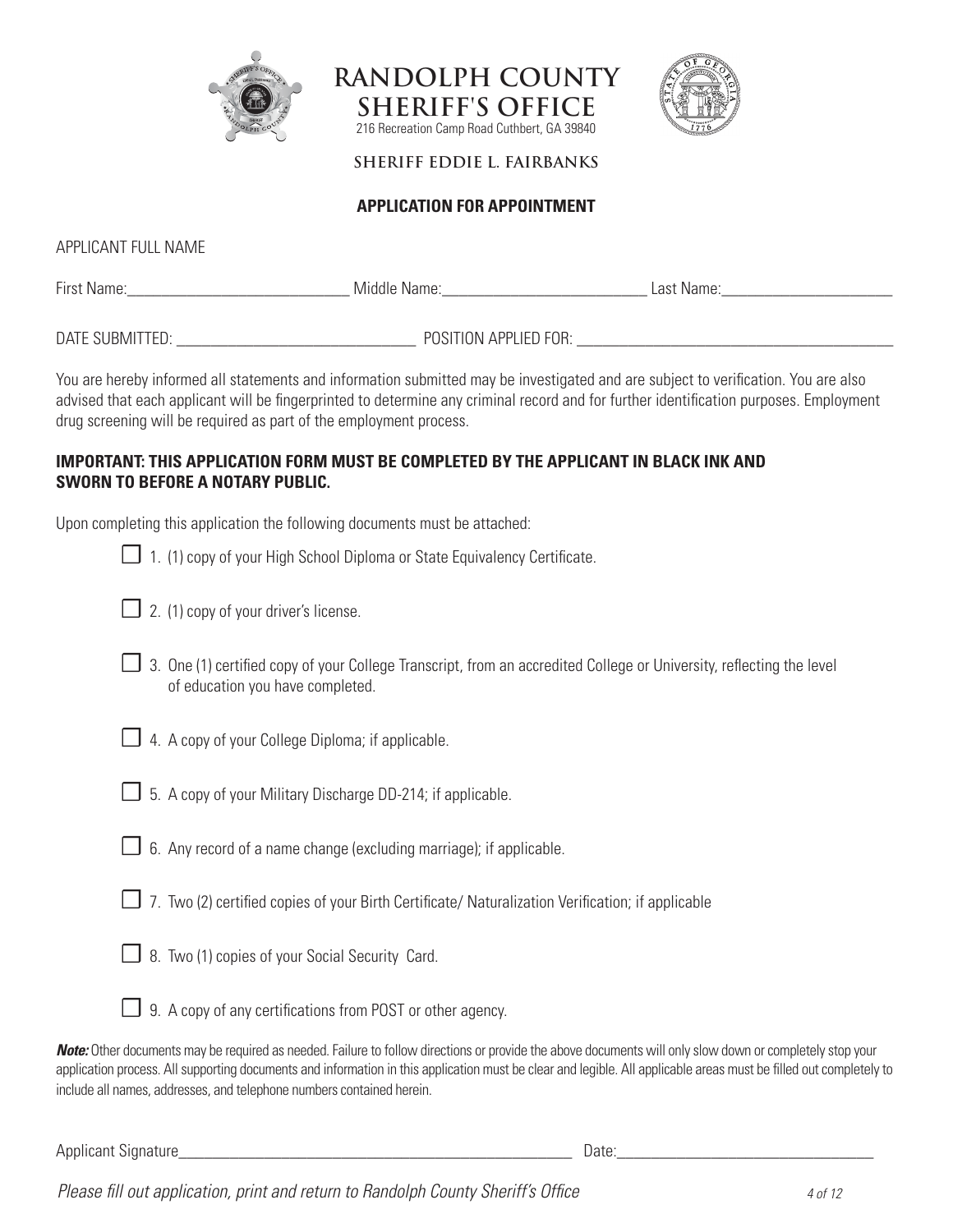#### **APPLICATION FOR APPOINTMENT**

| <b>PERSONAL DATA</b> |                                                               |              |                        |
|----------------------|---------------------------------------------------------------|--------------|------------------------|
|                      |                                                               |              |                        |
|                      |                                                               |              |                        |
|                      |                                                               |              |                        |
|                      |                                                               |              |                        |
|                      |                                                               |              |                        |
|                      |                                                               |              |                        |
| <b>EDUCATION</b>     |                                                               |              |                        |
| HIGH SCHOOL          |                                                               |              |                        |
| Name                 | Address                                                       | From/To (Yr) | Diploma?               |
|                      | COLLEGE, UNIVERSITY, PROFESSIONAL, VOCATIONAL OR TRADE SCHOOL |              |                        |
| Name                 | Address                                                       | From/To (Yr) | Hours/Degree Completed |
|                      |                                                               |              |                        |
|                      |                                                               |              |                        |
|                      |                                                               |              |                        |
|                      |                                                               |              |                        |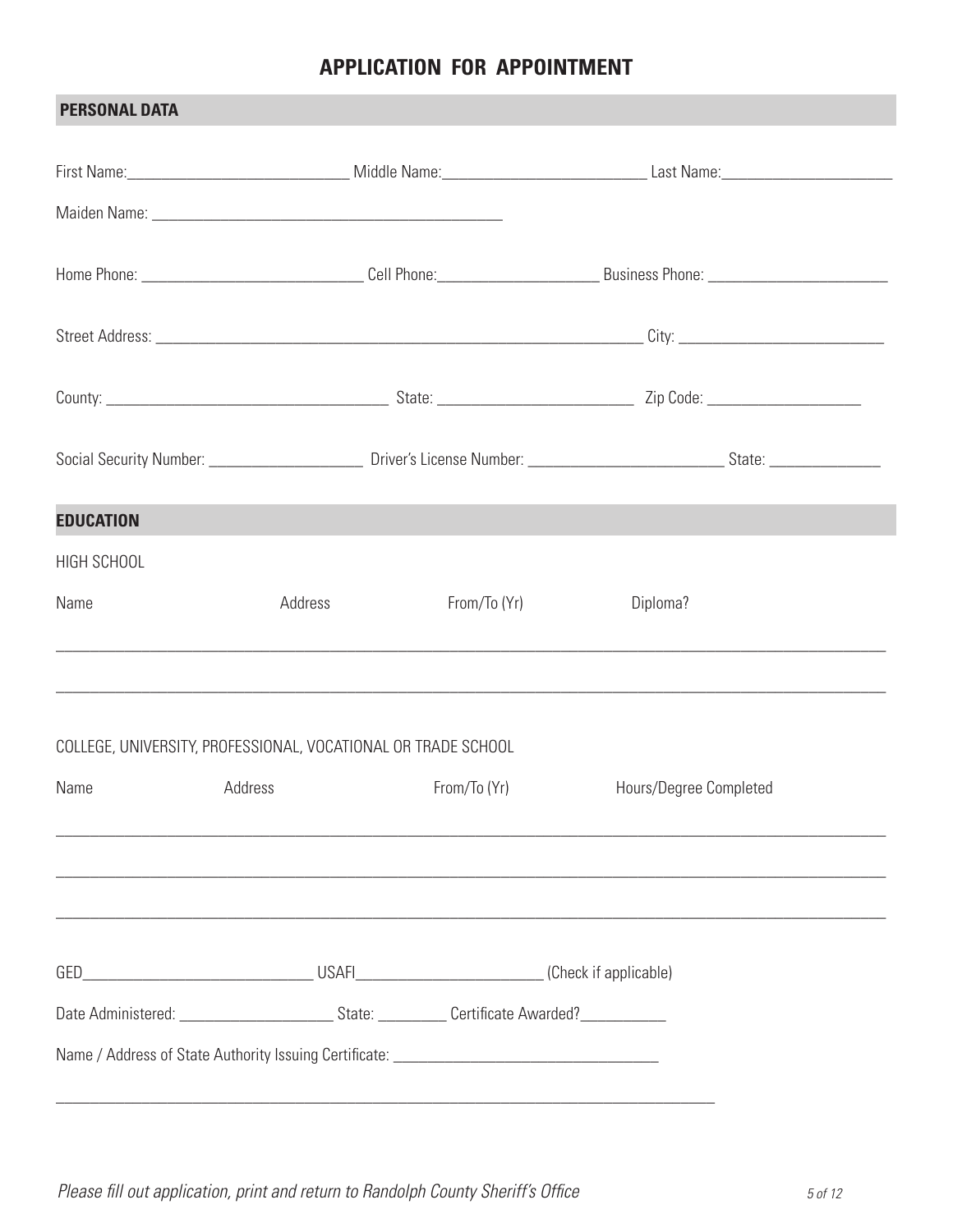#### **SPECIAL SKILLS AND TRAINING**

List any additional Skills, Training or Experience related to the position applied for: (Include computer skills, i.e. Microsoft Office 2000, Excel etc.)

List any language(s), other than English, that you speak fluently:

Are you certified in sign language?\_\_\_\_\_\_\_\_\_\_\_\_\_ Are you certified in lip reading?\_\_\_\_\_\_\_\_\_\_\_

#### **MILITARY SERVICE**

| <b>Branch</b> | - 11 |
|---------------|------|
| . ا ا ۱۰      | °⊍∪. |
|               |      |

\_\_\_\_\_\_\_\_\_\_\_\_\_\_\_\_\_\_\_\_\_\_\_\_\_\_\_\_\_\_\_\_\_\_\_\_\_\_\_\_\_\_\_\_\_\_\_\_\_\_\_\_\_\_\_\_\_\_\_\_\_\_\_\_\_\_\_\_\_\_\_\_\_\_\_\_\_

\_\_\_\_\_\_\_\_\_\_\_\_\_\_\_\_\_\_\_\_\_\_\_\_\_\_\_\_\_\_\_\_\_\_\_\_\_\_\_\_\_\_\_\_\_\_\_\_\_\_\_\_\_\_\_\_\_\_\_\_\_\_\_\_\_\_\_\_\_\_\_\_\_\_\_\_\_

| Rank/Position: | Character of Discharge: |
|----------------|-------------------------|
|----------------|-------------------------|

\*(If Character of Discharge is other than Honorable, explanation must be provided in the additional information section of this application)\*

| Reserve or National Guard: |                   |
|----------------------------|-------------------|
|                            |                   |
| Name of Unit:              | Dates of Service: |

| Address of Unit: | Phone Number: |
|------------------|---------------|
|                  |               |

Name of Commanding Officer: \_\_\_\_\_\_\_\_\_\_\_\_\_\_\_\_\_\_\_\_\_\_ Phone Number: \_\_\_\_\_\_\_\_\_\_\_\_\_\_\_\_\_

#### **CRIMINAL HISTORY**

| Charge | Location (City/ State) | Date Disposition |
|--------|------------------------|------------------|
|        |                        |                  |
|        |                        |                  |
|        |                        |                  |
|        |                        |                  |

\_\_\_\_\_\_\_\_\_\_\_\_\_\_\_\_\_\_\_\_\_\_\_\_\_\_\_\_\_\_\_\_\_\_\_\_\_\_\_\_\_\_\_\_\_\_\_\_\_\_\_\_\_\_\_\_\_\_\_\_\_\_\_\_\_\_\_\_\_\_\_\_\_\_\_\_\_\_\_\_\_\_\_\_\_\_\_\_\_\_\_\_\_\_\_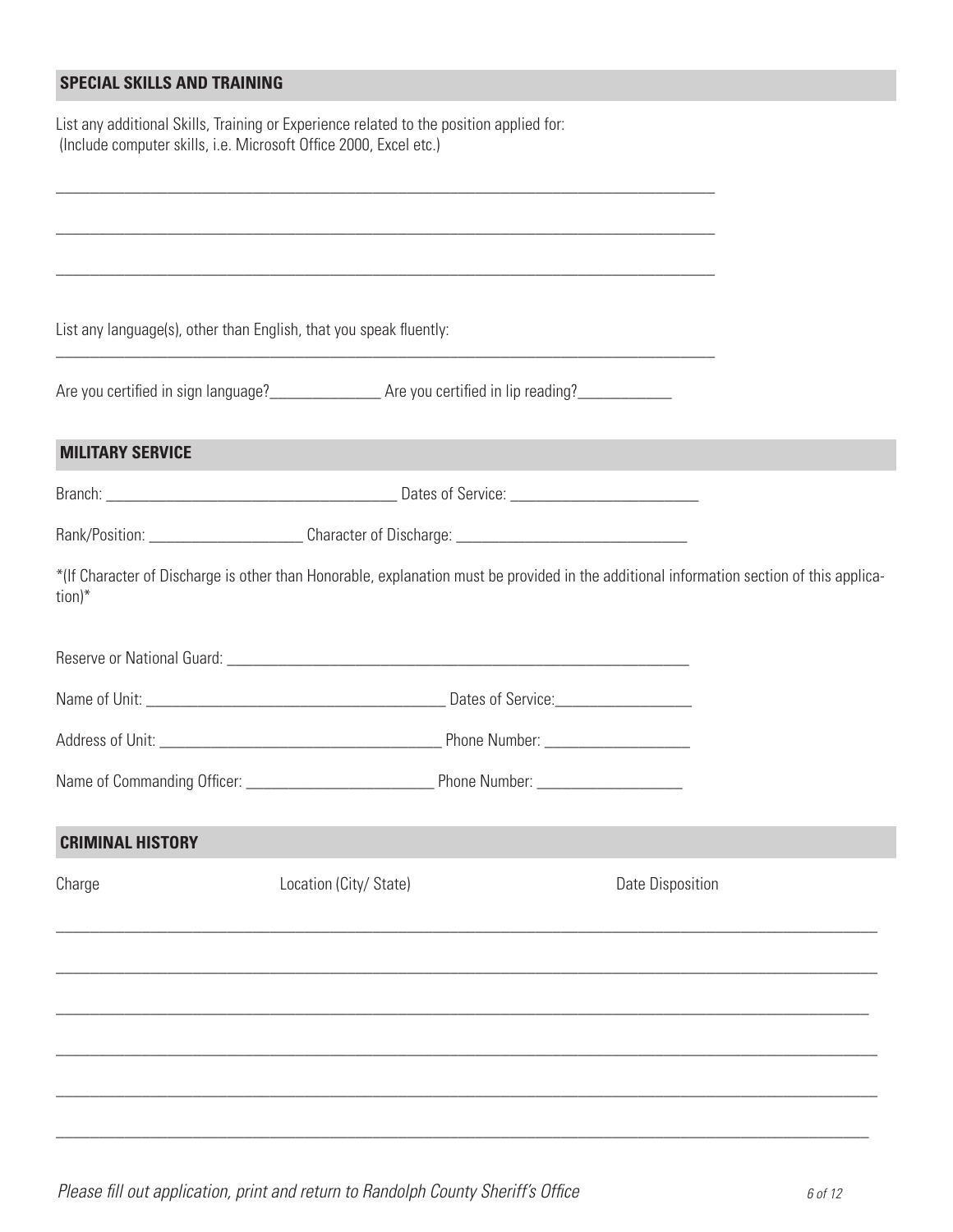#### **LAW ENFORCEMENT EMPLOYMENT HISTORY**

\_\_\_\_\_\_\_\_\_\_\_\_\_\_\_\_\_\_\_\_\_\_\_\_\_\_\_\_\_\_\_\_\_\_\_\_\_\_\_\_\_\_\_\_\_\_\_\_\_\_\_\_\_\_\_\_\_\_\_\_\_\_\_\_\_\_\_\_\_\_\_\_\_\_\_\_\_\_\_\_\_\_\_\_\_\_\_\_\_\_\_\_\_\_\_\_

\_\_\_\_\_\_\_\_\_\_\_\_\_\_\_\_\_\_\_\_\_\_\_\_\_\_\_\_\_\_\_\_\_\_\_\_\_\_\_\_\_\_\_\_\_\_\_\_\_ \_\_\_\_\_\_\_\_\_\_\_\_\_\_\_\_\_\_\_\_\_\_\_\_\_\_\_\_\_\_\_\_\_\_\_\_\_\_\_\_

\_\_\_\_\_\_\_\_\_\_\_\_\_\_\_\_\_\_\_\_\_\_\_\_\_\_\_\_\_\_\_\_\_\_\_\_\_\_\_\_\_\_\_\_\_\_\_\_\_\_\_\_\_\_\_\_\_\_\_\_\_\_\_\_\_\_\_\_\_\_\_\_\_\_\_\_\_\_\_\_\_\_\_\_\_\_\_\_\_\_\_\_\_\_\_\_

\_\_\_\_\_\_\_\_\_\_\_\_\_\_\_\_\_\_\_\_\_\_\_\_\_\_\_\_\_\_\_\_\_\_\_\_\_\_\_\_\_\_\_\_\_\_\_\_\_ \_\_\_\_\_\_\_\_\_\_\_\_\_\_\_\_\_\_\_\_\_\_\_\_\_\_\_\_\_\_\_\_\_\_\_\_\_\_\_\_

\_\_\_\_\_\_\_\_\_\_\_\_\_\_\_\_\_\_\_\_\_\_\_\_\_\_\_\_\_\_\_\_\_\_\_\_\_\_\_\_\_\_\_\_\_\_\_\_\_\_\_\_\_\_\_\_\_\_\_\_\_\_\_\_\_\_\_\_\_\_\_\_\_\_\_\_\_\_\_\_\_\_\_\_\_\_\_\_\_\_\_\_\_\_\_\_

\_\_\_\_\_\_\_\_\_\_\_\_\_\_\_\_\_\_\_\_\_\_\_\_\_\_\_\_\_\_\_\_\_\_\_\_\_\_\_\_\_\_\_\_\_\_\_\_\_ \_\_\_\_\_\_\_\_\_\_\_\_\_\_\_\_\_\_\_\_\_\_\_\_\_\_\_\_\_\_\_\_\_\_\_\_\_\_\_\_

\_\_\_\_\_\_\_\_\_\_\_\_\_\_\_\_\_\_\_\_\_\_\_\_\_\_\_\_\_\_\_\_\_\_\_\_\_\_\_\_\_\_\_\_\_\_\_\_\_\_\_\_\_\_\_\_\_\_\_\_\_\_\_\_\_\_\_\_\_\_\_\_\_\_\_\_\_\_\_\_\_\_\_\_\_\_\_\_\_\_\_\_\_\_\_\_

\_\_\_\_\_\_\_\_\_\_\_\_\_\_\_\_\_\_\_\_\_\_\_\_\_\_\_\_\_\_\_\_\_\_\_\_\_\_\_\_ \_ \_\_\_\_\_\_\_\_\_\_\_\_\_\_\_\_\_\_\_\_\_\_\_\_\_\_\_\_\_\_\_\_\_\_\_\_\_\_\_\_\_\_\_\_

\_\_\_\_\_\_\_\_\_\_\_\_\_\_\_\_\_\_\_\_\_\_\_\_\_\_\_\_ \_\_\_\_\_\_\_\_\_\_\_\_\_\_\_\_\_\_\_\_\_\_\_\_\_ \_\_\_\_\_\_\_\_\_\_\_\_\_\_\_\_\_\_\_\_\_\_\_\_\_\_\_\_\_

\_\_\_\_\_\_\_\_\_\_\_\_\_\_\_\_\_\_\_\_\_\_\_\_\_\_\_\_\_\_\_\_\_\_\_\_\_\_\_\_\_\_\_\_\_\_\_\_\_ \_\_\_\_\_\_\_\_\_\_\_\_\_\_\_\_\_\_\_\_\_\_\_\_\_\_\_\_\_\_\_\_\_\_\_\_\_\_\_\_\_

(Name and Address of Law Enforcement Agency)

Date(s) of Employment (mo/yr) to (mo/yr) (Official Job Title)

(Name and Address of Law Enforcement Agency)

Date(s) of Employment (mo/yr) to (mo/yr) (Official Job Title)

(Name and Address of Law Enforcement Agency)

Date(s) of Employment (mo/yr) to (mo/yr) (Official Job Title)

#### **EMPLOYMENT HISTORY (NON-LAW ENFORCEMENT)**

*Past Ten Years starting with the most recent. (Include Fax Numbers* Note: For additional employment, list and attach on a separate page

(Name and Address of Employer)

(Phone Number) (Fax Number)

(Dates of Employment mo/yr to mo/yr) (Official Job Title) (Salary)

(Supervisor's Name) (Supervisor's Name)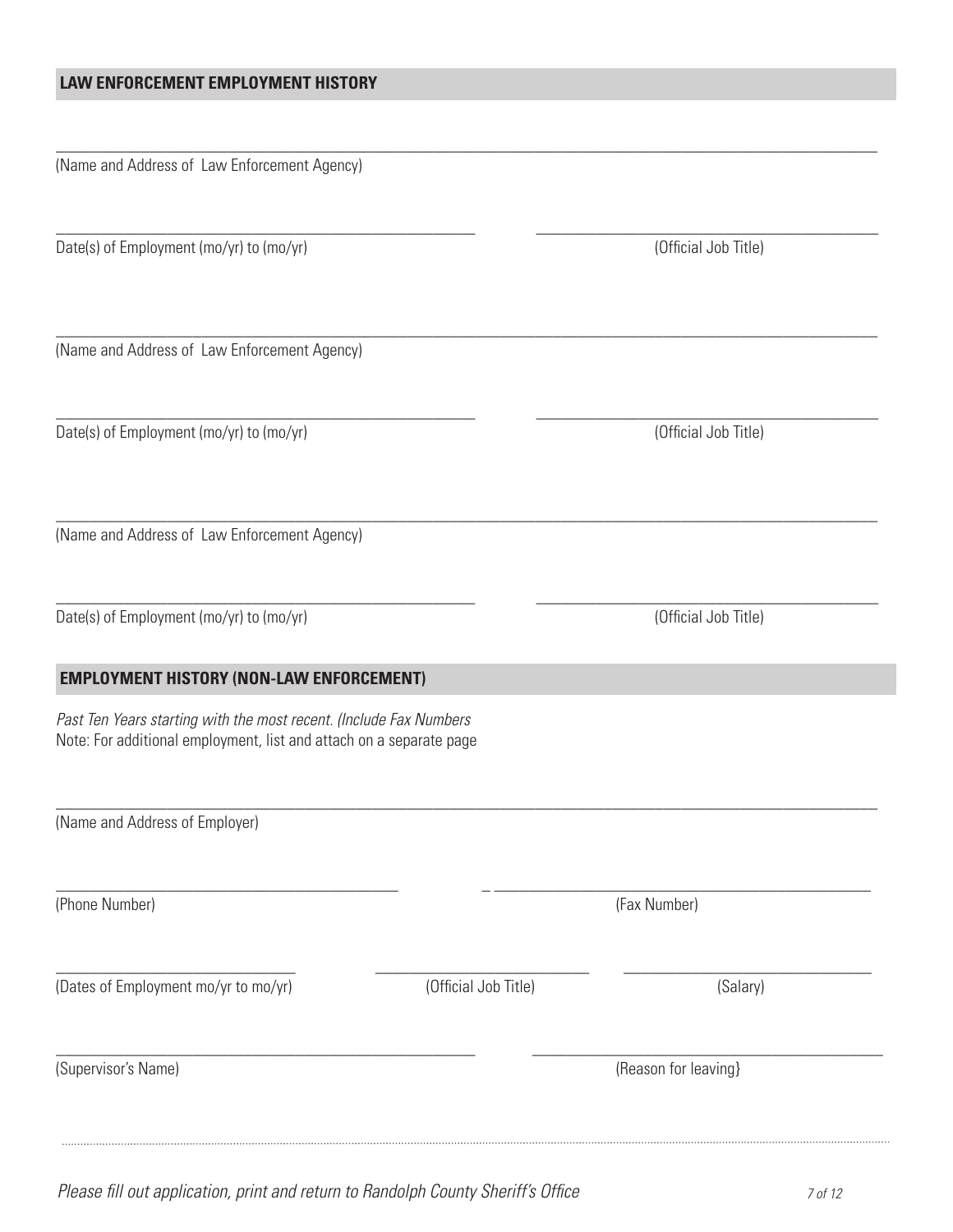Employment History Cont.....

| (Name and Address of Employer)       |                      |                      |  |
|--------------------------------------|----------------------|----------------------|--|
| (Phone Number)                       |                      | (Fax Number)         |  |
| (Dates of Employment mo/yr to mo/yr) | (Official Job Title) | (Salary)             |  |
| (Supervisor's Name)                  |                      | (Reason for leaving) |  |
| (Name and Address of Employer)       |                      |                      |  |
| (Phone Number)                       |                      | (Fax Number)         |  |
| (Dates of Employment mo/yr to mo/yr) | (Official Job Title) | (Salary)             |  |
| (Supervisor's Name)                  |                      | (Reason for leaving) |  |
| (Name and Address of Employer)       |                      |                      |  |
| (Phone Number)                       |                      | (Fax Number)         |  |
| (Dates of Employment mo/yr to mo/yr) | (Official Job Title) | (Salary)             |  |
| (Supervisor's Name)                  |                      | (Reason for leaving) |  |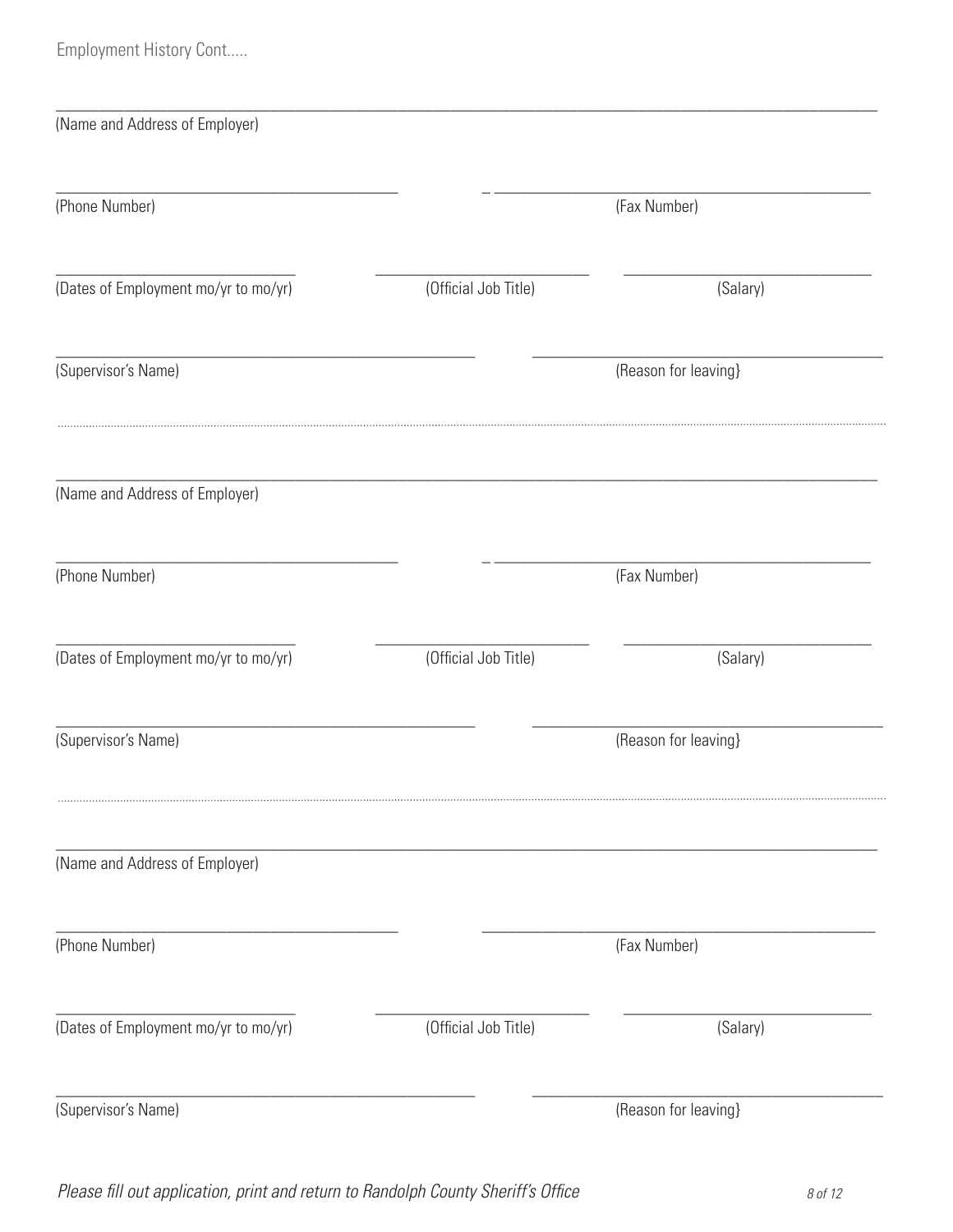Employment History Cont.....

| (Name and Address of Employer)       |                      |                      |  |
|--------------------------------------|----------------------|----------------------|--|
| (Phone Number)                       |                      | (Fax Number)         |  |
| (Dates of Employment mo/yr to mo/yr) | (Official Job Title) | (Salary)             |  |
| (Supervisor's Name)                  |                      | (Reason for leaving) |  |
| (Name and Address of Employer)       |                      |                      |  |
| (Phone Number)                       |                      | (Fax Number)         |  |
| (Dates of Employment mo/yr to mo/yr) | (Official Job Title) | (Salary)             |  |
| (Supervisor's Name)                  |                      | (Reason for leaving) |  |
| (Name and Address of Employer)       |                      |                      |  |
| (Phone Number)                       |                      | (Fax Number)         |  |
| (Dates of Employment mo/yr to mo/yr) | (Official Job Title) | (Salary)             |  |
| (Supervisor's Name)                  |                      | (Reason for leaving) |  |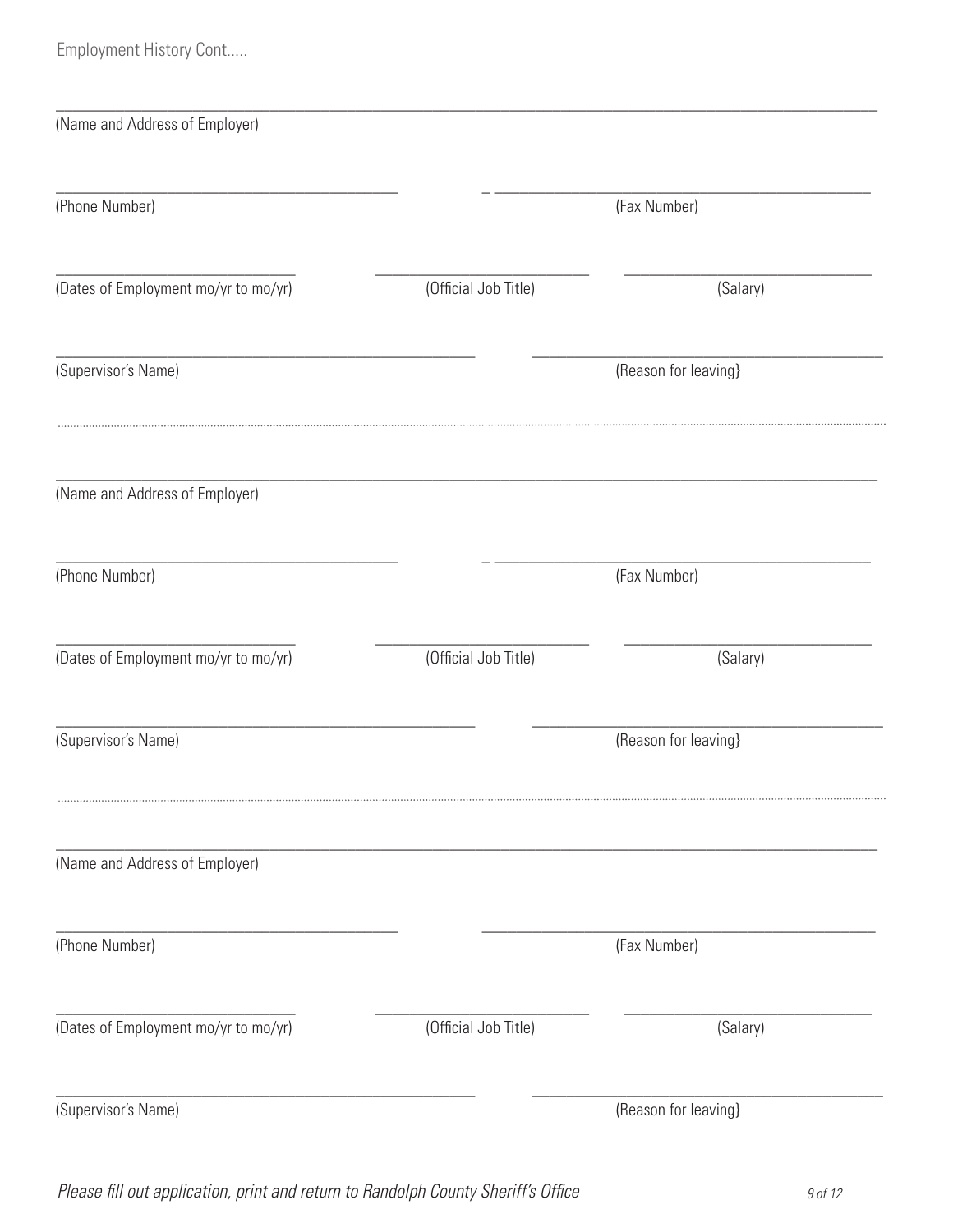Have you previously applied for employment with the Randolph County Sheriff's Office? YES  $\Box$  NO  $\Box$  If yes, list the date(s) of application and the position applied for: \_\_\_\_\_\_\_\_\_\_\_\_\_\_\_\_\_\_\_\_\_\_\_\_\_\_\_\_\_\_\_\_\_\_\_\_\_\_\_\_\_\_\_\_\_\_\_\_\_\_\_\_\_

Have you ever worked for the Randolph County Sheriff's Office? YES  $\Box$  NO  $\Box$  If yes, list the date(s) of employment and position: \_\_\_\_\_\_\_\_\_\_\_\_\_\_\_\_\_\_\_\_\_\_\_\_\_\_\_\_\_\_\_\_\_\_\_\_\_\_\_\_\_\_\_\_\_\_\_\_\_\_\_\_\_\_\_\_\_\_\_\_\_\_\_\_\_\_\_\_\_\_\_

\_\_\_\_\_\_\_\_\_\_\_\_\_\_\_\_\_\_\_\_\_\_\_\_\_\_\_\_\_\_\_\_\_\_\_\_\_\_\_\_\_\_\_\_\_\_\_\_\_\_\_\_\_\_\_\_\_\_\_\_\_\_\_\_\_\_\_\_\_\_\_\_\_\_\_\_\_\_\_\_\_\_\_\_\_\_\_\_\_

\_\_\_\_\_\_\_\_\_\_\_\_\_\_\_\_\_\_\_\_\_\_\_\_\_\_\_\_\_\_\_\_\_\_\_\_\_\_\_\_\_\_\_\_\_\_\_\_\_\_\_\_\_\_\_\_\_\_\_\_\_\_\_\_\_\_\_\_\_\_\_\_\_\_\_\_\_\_\_\_\_\_\_\_\_\_\_\_\_

\_\_\_\_\_\_\_\_\_\_\_\_\_\_\_\_\_\_\_\_\_\_\_\_\_\_\_\_\_\_\_\_\_\_\_\_\_\_\_\_\_\_\_\_\_\_\_\_\_\_\_\_\_\_\_\_\_\_\_\_\_\_\_\_\_\_\_\_\_\_\_\_\_\_\_\_\_\_\_\_\_\_\_\_\_\_\_\_\_

\_\_\_\_\_\_\_\_\_\_\_\_\_\_\_\_\_\_\_\_\_\_\_\_\_\_\_\_\_\_\_\_\_\_\_\_\_\_\_\_\_\_\_\_\_\_\_\_\_\_\_\_\_\_\_\_\_\_\_\_\_\_\_\_\_\_\_\_\_\_\_\_\_\_\_\_\_\_\_\_\_\_\_\_\_\_\_\_\_

\_\_\_\_\_\_\_\_\_\_\_\_\_\_\_\_\_\_\_\_\_\_\_\_\_\_\_\_\_\_\_\_\_\_\_\_\_\_\_\_\_\_\_\_\_\_\_\_\_\_\_\_\_\_\_\_\_\_\_\_\_\_\_\_\_\_\_\_\_\_\_\_\_\_\_\_\_\_\_\_\_\_\_\_\_\_\_\_\_

| Do you object to wearing a uniform? YES $\Box$ NO $\Box$ |  |
|----------------------------------------------------------|--|
|----------------------------------------------------------|--|

Do you object to working shift work? YES  $\Box$  NO  $\Box$ 

Do you have experience with shift work? YES  $\Box$  NO  $\Box$ 

Do any of your relatives work with Randolph County Sheriff's Office? YES □ NO □

If yes, list names and relation: \_\_\_\_\_\_\_\_\_\_\_\_\_\_\_\_\_\_\_\_\_\_\_\_\_\_\_\_\_\_\_\_\_\_\_\_\_\_\_\_\_\_\_\_\_\_\_\_\_\_\_\_\_\_\_\_\_\_\_\_\_\_\_\_\_\_\_

Have you had any arguments concerning job duties / working conditions? YES  $\Box$  NO  $\Box$ 

If yes, explain:  $\blacksquare$ 

Has a supervisor ever reprimanded you for being late for or absent from work? YES  $\Box$  NO  $\Box$ 

If yes, explain:  $\blacksquare$ 

Has a supervisor ever reprimanded or suspended you for misconduct or poor job performance? YES  $\Box$  NO  $\Box$ 

If yes, explain:  $\Box$ 

If prior Law Enforcement, have you ever been the subject of an Internal Affairs Investigation? YES  $\Box$  NO  $\Box$ 

If yes, explain:  $\blacksquare$ 

List the number of times you have been asked to resign or terminated from a job in the last ten (10) years:

List the number of times you have resigned after being informed that your employer intended to terminate your job assignment or take disciplinary action against you in the last ten (10) years: \_\_\_\_\_\_\_\_\_\_\_\_\_\_\_\_\_\_\_\_\_\_\_\_\_\_\_\_\_\_\_\_\_\_\_\_\_\_\_

List the number of times you have left a job assignment without giving notice in the last ten (10) years:

*Please fill out application, print and return to Randolph County Sheriff's Office 10 of 12*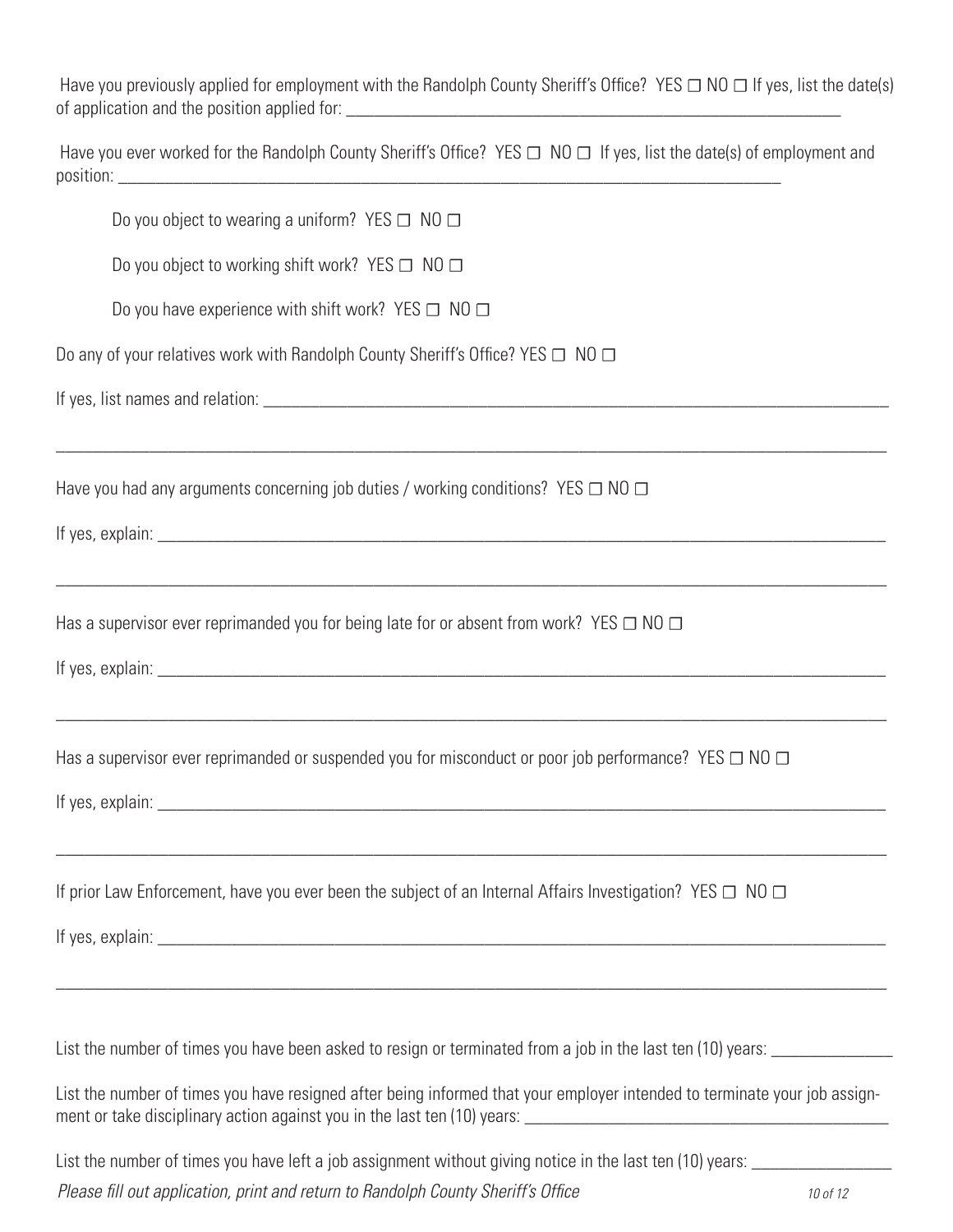Are you currently employed? If so may we contact your employer? YES  $\Box$  NO  $\Box$ If yes may we contact your employer? YES  $\Box$  NO  $\Box$ 

Are you prevented from becoming lawfully employed due to immigration status or VISA status? YES  $\Box$  NO  $\Box$ 

Date available to start work:  $\Box$ 

| Which are you seeking: |  | Full-Time $\Box$ Part-time $\Box$ |
|------------------------|--|-----------------------------------|
|------------------------|--|-----------------------------------|

*Persons seeking full time employment must be available for all shifts, hours and understand that as a condition of employment, they may be called upon at any time in an emergency situation to standby or respond to the needs of the Randolph County Sheriff's Office.*

\_\_\_\_\_\_\_\_\_\_\_\_\_\_\_\_\_\_\_\_\_\_\_\_\_\_\_\_\_\_\_\_\_\_\_\_\_\_\_\_\_\_\_\_\_\_\_\_\_\_\_\_\_\_\_\_\_\_\_\_\_\_\_\_\_\_\_\_\_\_\_\_\_\_\_\_\_\_\_\_\_\_\_\_\_

\_\_\_\_\_\_\_\_\_\_\_\_\_\_\_\_\_\_\_\_\_\_\_\_\_\_\_\_\_\_\_\_\_\_\_\_\_\_\_\_\_\_\_\_\_\_\_\_\_\_\_\_\_\_\_\_\_\_\_\_\_\_\_\_\_\_\_\_\_\_\_\_\_\_\_\_\_\_\_\_\_\_\_\_\_\_

If Part Time what days are you available?

If part time are you available to work Day, Evening and Night Shifts? YES  $\Box$  NO  $\Box$ 

If no please explain:  $\Box$ 

#### **P.O.S.T. Certifications**

*Attach certifications to the applications*

Okey Number: \_\_\_\_\_\_\_\_\_\_\_\_\_\_\_\_\_\_\_\_\_\_\_\_\_\_\_\_\_\_\_\_\_\_

Peace Officer number:  $\blacksquare$ 

Corrections Officer:

Communications Number:

Number of in-service hours in the last year:

Specialty Certifications:

Do you have previous security/ corrections/law enforcement experience? If so, where and what position did you hold?

\_\_\_\_\_\_\_\_\_\_\_\_\_\_\_\_\_\_\_\_\_\_\_\_\_\_\_\_\_\_\_\_\_\_\_\_\_\_\_\_\_\_\_\_\_\_\_\_\_\_\_\_\_\_\_\_\_\_\_\_\_\_\_\_\_\_\_\_\_\_\_\_\_\_\_\_\_\_\_\_\_\_\_\_

\_\_\_\_\_\_\_\_\_\_\_\_\_\_\_\_\_\_\_\_\_\_\_\_\_\_\_\_\_\_\_\_\_\_\_\_\_\_\_\_\_\_\_\_\_\_\_\_\_\_\_\_\_\_\_\_\_\_\_\_\_\_\_\_\_\_\_\_\_\_\_\_\_\_\_\_\_\_\_\_\_\_\_\_

Are you now or have you ever been under investigation by POST? YES  $\Box$  NO  $\Box$ If so, are you currently under probation, suspension or revocation of any certification. YES  $\Box$  NO  $\Box$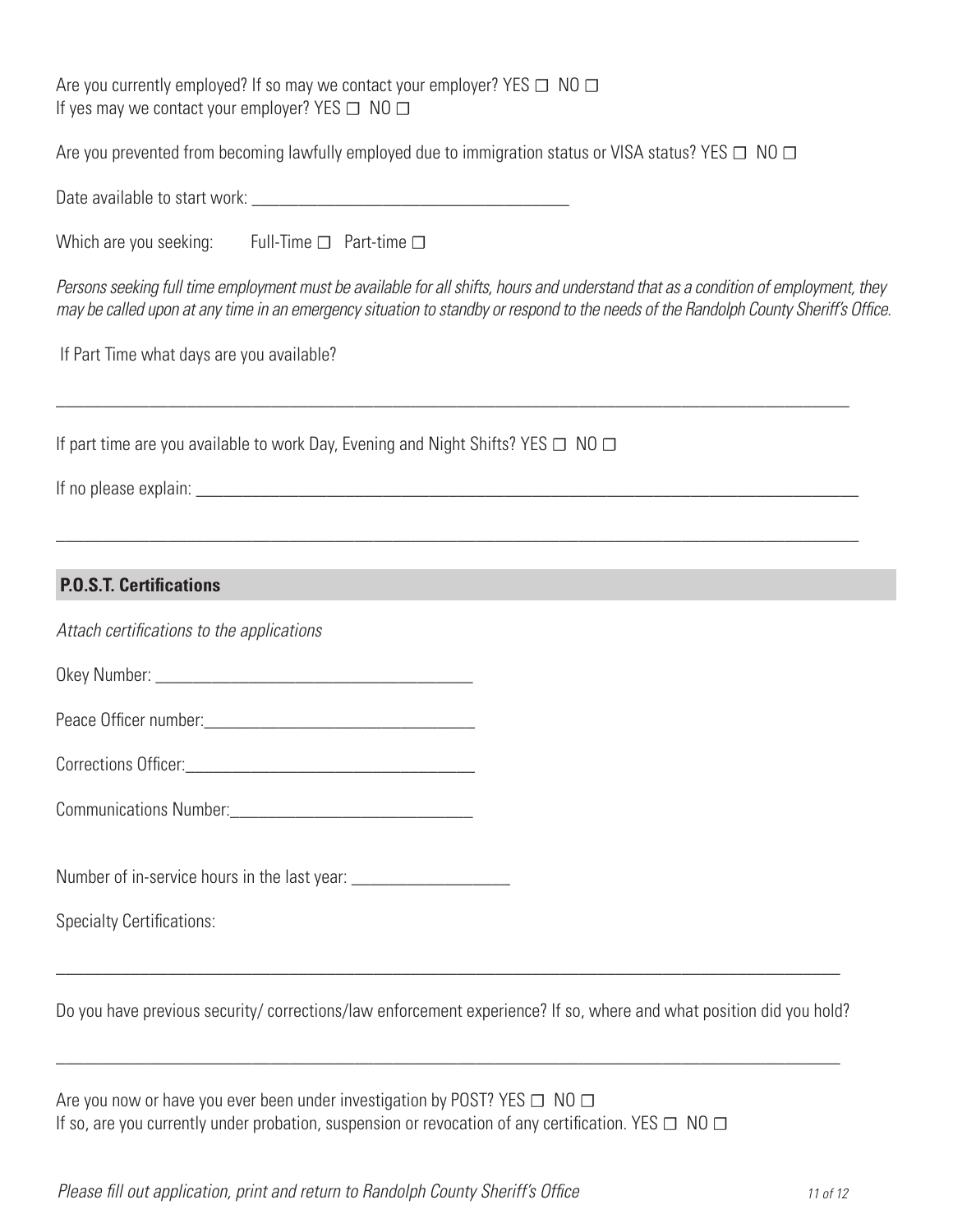DECLARATION Declaration of Applicant: I hereby certify that there are no willful misrepresentations or falsifications in the foregoing statements and answers to questions. I am aware that should an investigation disclose any such misrepresentation or falsifications, my application will be rejected, or if already employed, my employment may he terminated. I also understand that a failure to answer each question will cause my application to be disqualified.

\_\_\_\_\_\_\_\_\_\_\_\_\_\_\_\_\_\_\_\_\_\_\_\_\_\_\_\_\_\_\_\_\_\_\_\_\_\_\_\_\_\_\_\_ \_\_\_\_\_\_\_\_\_\_\_\_\_\_\_\_\_\_\_\_\_\_\_\_\_\_\_\_\_\_\_\_\_ (Signature) (Date)

#### SUBSCRIBED AND DULY SWORN BEFORE ME BY THE ABOVE PERSON

ON THE DAY OF YEAR DAY OF YEAR ALL THE COUNTY OF RANDOLPH AND THE STATE OF GEORGIA

NOTARY PUBLIC\_\_\_\_\_\_\_\_\_\_\_\_\_\_\_\_\_\_\_\_\_\_\_\_\_\_\_\_\_ COMMISSION EXPIRES\_\_\_\_\_\_\_\_\_\_\_\_\_\_\_\_\_\_\_\_\_\_\_\_

SEAL